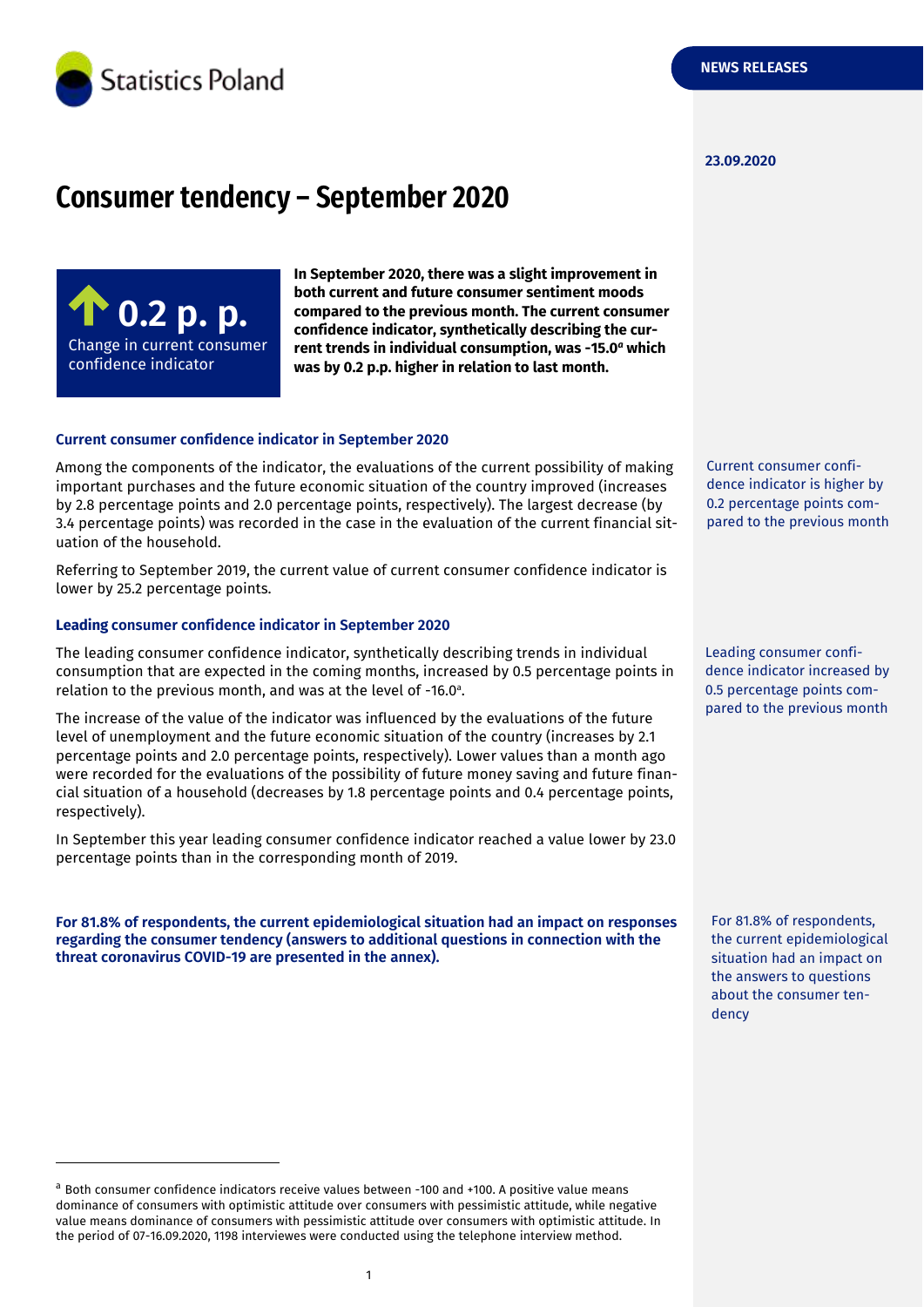#### **Table 1. Current consumer confidence indicator**

| Survey period                     |              | Changes in the house-<br>hold's financial condition: |                               | Changes in general eco-<br>nomic situation of the<br>country: |                               | Current ma-        | Current con-                         |
|-----------------------------------|--------------|------------------------------------------------------|-------------------------------|---------------------------------------------------------------|-------------------------------|--------------------|--------------------------------------|
| Year Quarter<br>Month             |              | over the<br>last 12<br>months                        | over the<br>next 12<br>months | over the<br>last 12<br>months                                 | over the<br>next 12<br>months | jor purcha-<br>ses | sumer confi-<br>dence indica-<br>tor |
|                                   |              | a                                                    | b                             | C                                                             | d                             | e                  |                                      |
| balance of evaluations in percent |              |                                                      |                               |                                                               |                               |                    |                                      |
|                                   |              |                                                      |                               | Years                                                         |                               |                    |                                      |
| 2007                              |              | $-10.9$                                              | $-1.9$                        | $-17.7$                                                       | $-6.6$                        | 1.3                | $-7.1$                               |
| 2008<br>2009                      |              | $-10.6$                                              | $-4.5$                        | $-16.6$                                                       | $-9.7$                        | 1.2                | $-8.0$                               |
| 2010                              |              | $-18.1$<br>$-17.2$                                   | $-11.1$<br>$-8.2$             | $-40.0$<br>$-31.2$                                            | $-26.5$<br>$-18.9$            | $-16.1$<br>$-9.2$  | $-22.3$<br>$-16.9$                   |
| 2011                              |              | $-22.4$                                              | $-14.6$                       | $-41.5$                                                       | $-30.8$                       | $-15.9$            | $-25.0$                              |
| 2012                              |              | $-25.4$                                              | $-18.5$                       | $-46.5$                                                       | $-38.0$                       | $-19.3$            | $-29.5$                              |
| 2013                              |              | $-21.9$                                              | $-13.6$                       | $-45.2$                                                       | $-31.2$                       | $-21.6$            | $-26.7$                              |
| 2014                              |              | $-15.7$                                              | $-7.3$                        | $-29.9$                                                       | $-18.4$                       | $-13.7$            | $-17.0$                              |
| 2015                              |              | $-10.7$                                              | $-2.8$                        | $-21.5$                                                       | $-11.4$                       | $-8.2$             | $-10.9$                              |
| 2016                              |              | $-3.9$                                               | 0.9                           | $-11.0$                                                       | $-9.4$                        | $-2.5$             | $-5.2$                               |
| 2017                              |              | 0.1                                                  | 2.8                           | 1.8                                                           | $-1.8$                        | 9.2                | 2.4                                  |
| 2018                              |              | 0.6                                                  | 3.6                           | 8.7                                                           | 2.8                           | 12.8               | 5.7                                  |
| 2019                              |              | 4.8                                                  | 6.3                           | 9.7                                                           | 1.2                           | 16.4               | 7.7                                  |
|                                   |              |                                                      |                               | Quarters                                                      |                               |                    |                                      |
| 2019                              | $\mathbf{I}$ | 2.1                                                  | 5.8                           | 7.8                                                           | 2.2                           | 13.8               | 6.3                                  |
|                                   | Ш            | 6.0                                                  | 7.5                           | 9.6                                                           | 2.3                           | 16.4               | 8.4                                  |
|                                   | Ш            | 5.9                                                  | 7.1                           | 12.1                                                          | 2.6                           | 18.0               | 9.1                                  |
|                                   | IV           | 5.1                                                  | 4.6                           | 9.3                                                           | $-2.5$                        | 17.4               | 6.8                                  |
| 2020                              | $\mathbf{I}$ | 1.8                                                  | 2.0                           | 2.4                                                           | $-8.7$                        | 13.1               | 2.1                                  |
|                                   | Ш            | $-9.5$                                               | $-19.7$                       | $-32.3$                                                       | $-47.8$                       | $-34.0$            | $-28.7$                              |
|                                   | Ш            | $-5.9$                                               | $-4.6$                        | $-27.8$                                                       | $-21.7$                       | $-12.7$            | $-14.6$                              |
|                                   |              |                                                      |                               | Months                                                        |                               |                    |                                      |
| 2019                              | 04           | 6.0                                                  | 7.9                           | 7.1                                                           | $-0.5$                        | 15.4               | 7.2                                  |
|                                   | 05           | 4.4                                                  | 7.0                           | 9.9                                                           | 3.5                           | 16.7               | 8.3                                  |
|                                   | 06           | 7.5                                                  | 7.7                           | 12.0                                                          | 3.9                           | 17.1               | 9.6                                  |
|                                   | 07           | 5.4                                                  | 8.9                           | 11.9                                                          | 2.8                           | 16.2               | 9.0                                  |
|                                   | 08           | 5.4                                                  | 4.4                           | 10.7                                                          | 2.2                           | 18.5               | 8.2                                  |
|                                   | 09           | 6.9                                                  | 8.0                           | 13.7                                                          | 2.8                           | 19.4               | 10.2                                 |
|                                   | 10           | 6.6                                                  | 5.9                           | 12.1                                                          | 3.4                           | 18.2               | 9.3                                  |
|                                   | 11           | 5.5                                                  | 5.0                           | 10.0                                                          | $-3.0$                        | 16.1               | 6.7                                  |
|                                   | 12           | 3.3                                                  | 2.8                           | 5.6                                                           | $-7.9$                        | 17.9               | 4.3                                  |
| 2020                              | 01           | 4.2                                                  | 2.0                           | 3.7                                                           | $-7.7$                        | 16.1               | 3.7                                  |
|                                   | 02           | $-0.8$                                               | 2.4                           | 1.9                                                           | $-8.4$                        | 11.5               | 1.3                                  |
|                                   | 03           | 1.9                                                  | 1.7                           | 1.5                                                           | $-10.1$                       | 11.5               | 1.3                                  |
|                                   | 04           | $-9.1$                                               | $-30.5$                       | $-30.5$                                                       | $-64.5$                       | $-47.3$            | $-36.4$                              |
|                                   | 05           | $-11.0$                                              | $-19.6$                       | $-35.6$                                                       | $-48.9$                       | $-35.7$            | $-30.1$                              |
|                                   | 06           | $-8.3$                                               | $-8.9$                        | $-30.8$                                                       | $-30.1$                       | $-19.0$            | $-19.4$                              |
|                                   | 07           | $-5.5$                                               | $-3.3$                        | $-24.4$                                                       | $-18.4$                       | $-15.7$            | $-13.4$                              |
|                                   | 08           | $-4.4$                                               | $-5.1$                        | $-29.4$                                                       | $-24.4$                       | $-12.6$            | $-15.2$                              |
|                                   | 09           | $-7.8$                                               | $-5.5$                        | $-29.7$                                                       | $-22.4$                       | $-9.8$             | $-15.0$                              |
|                                   |              |                                                      |                               |                                                               |                               |                    |                                      |

Current consumer confidence indicator is the average of balances of evaluations changes in the household's financial condition, changes in general economic situation of the country and currently made major purchases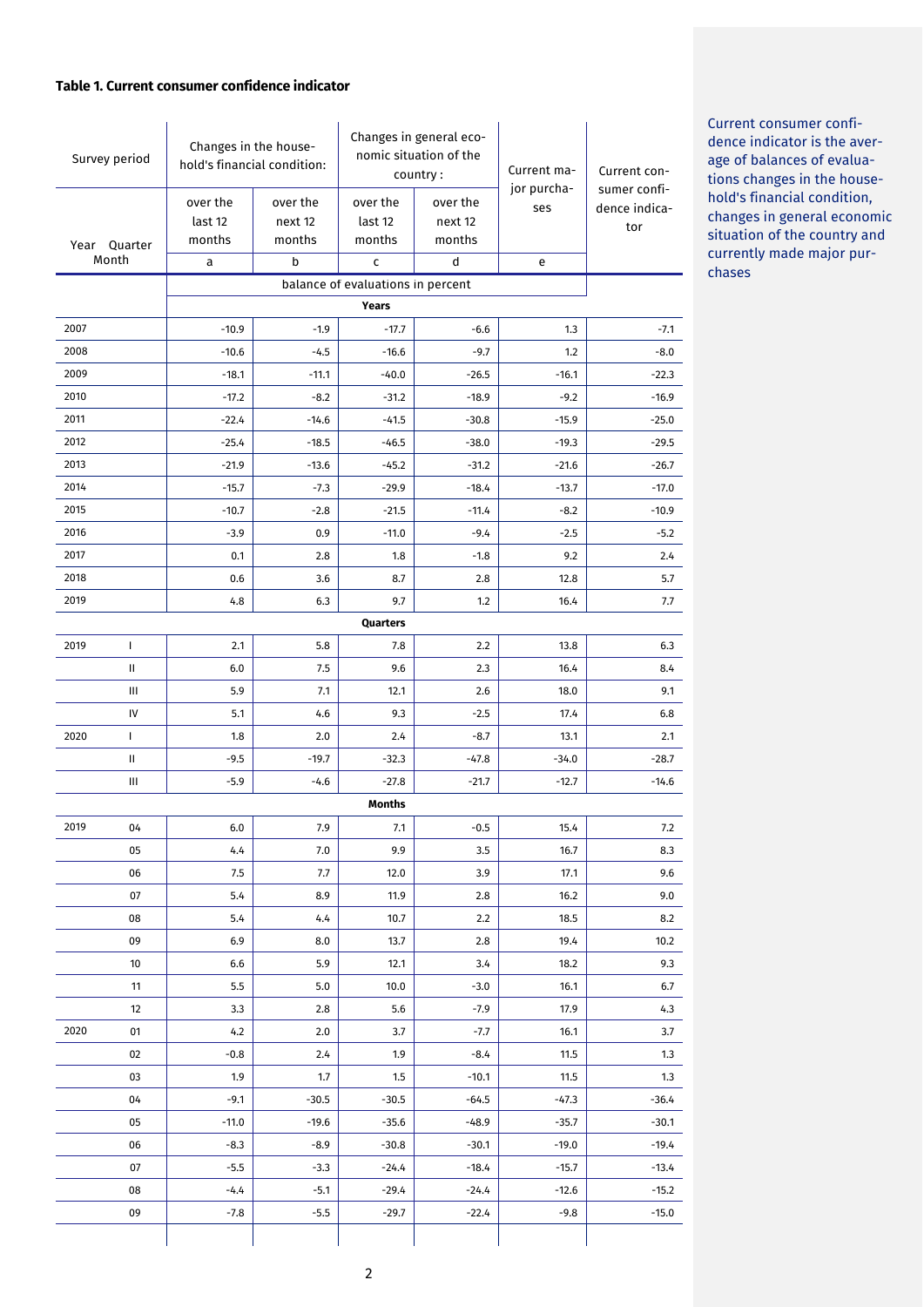

#### **Chart 1. Current consumer confidence indicator and its component values by month in 2017–2020**

**Chart 2. Current consumer confidence indicator and its component values by years**



Current consumer confidence indicator Changes in the household's financial condition over the last 12 months Changes in the household's financial condition over the next 12 months Changes in general economic situation of the country over the last 12 months Changes in general economic situation of the country over the next 12 months Current major purchases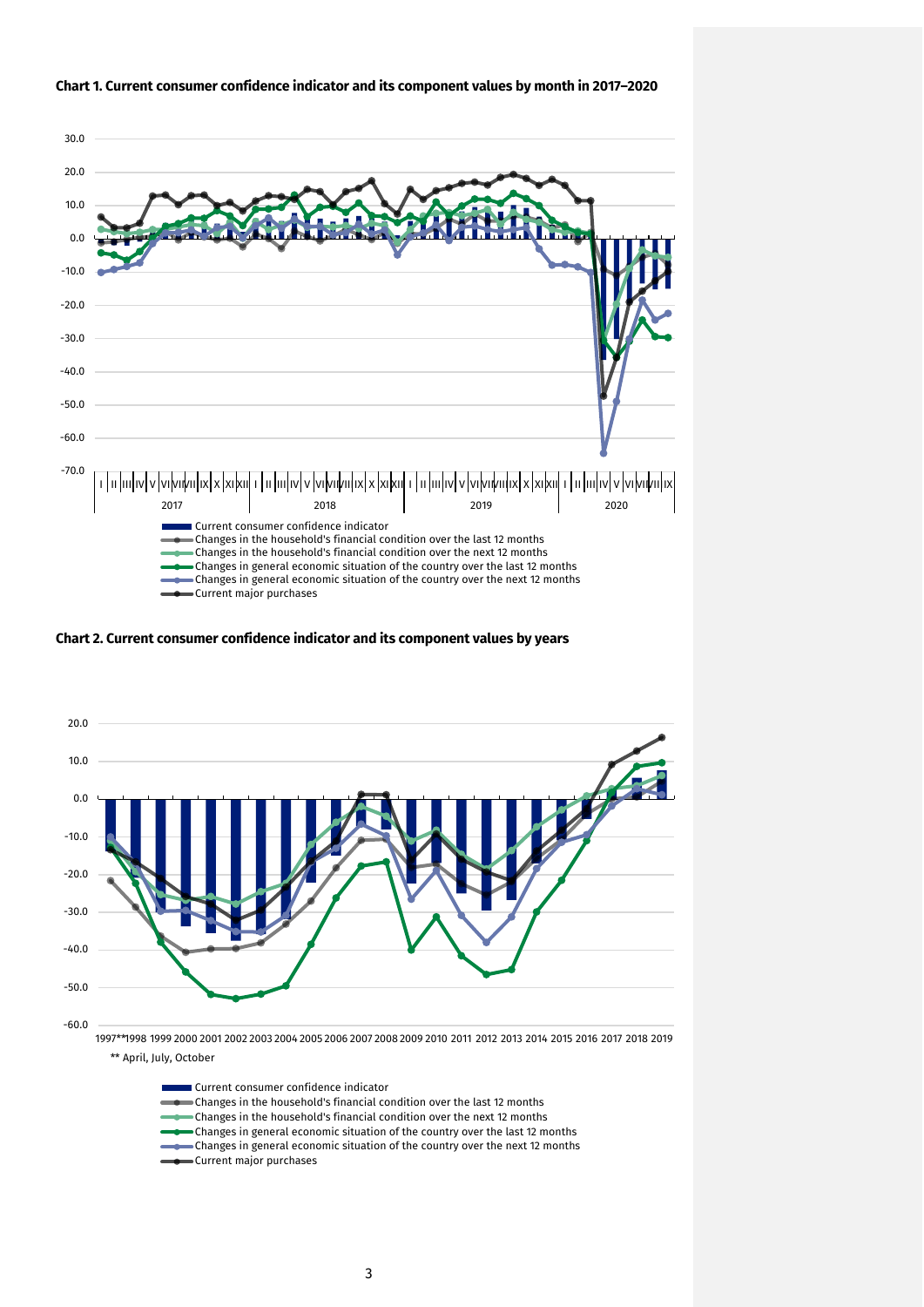## **Table 2. Leading consumer confidence indicator**

| Survey period<br>Year<br>Quarter<br>Month |                                                           | Changes in the<br>household's fi-<br>nancial condi-<br>tion<br>$\sf b$ | Changes in gen-<br>eral economic<br>situation of the<br>country<br>d | Changes in unem-<br>ployment (with in-<br>verted sign)<br>$\mathsf f$ | Propensity<br>to save (in<br>future)<br>$\sf{g}$ | Leading<br>consumer<br>confidence<br>indicator |  |  |
|-------------------------------------------|-----------------------------------------------------------|------------------------------------------------------------------------|----------------------------------------------------------------------|-----------------------------------------------------------------------|--------------------------------------------------|------------------------------------------------|--|--|
|                                           |                                                           | balance of evaluations in percent                                      |                                                                      |                                                                       |                                                  |                                                |  |  |
|                                           |                                                           |                                                                        |                                                                      |                                                                       |                                                  |                                                |  |  |
| 2006                                      |                                                           | $-6.1$                                                                 | $-13.0$                                                              | $-6.3$                                                                | $-48.3$                                          | $-18.5$                                        |  |  |
| 2007                                      |                                                           | $-1.9$                                                                 | $-6.6$                                                               | 17.6                                                                  | $-40.7$                                          | $-7.9$                                         |  |  |
| 2008                                      |                                                           | $-4.5$                                                                 | $-9.7$                                                               | 5.1                                                                   | $-37.2$                                          | $-11.6$                                        |  |  |
| 2009                                      |                                                           | $-11.1$                                                                | $-26.5$                                                              | $-54.6$                                                               | $-37.1$                                          | $-32.5$                                        |  |  |
| 2010                                      |                                                           | $-8.2$                                                                 | $-18.9$                                                              | $-34.4$                                                               | $-32.0$                                          | $-23.5$                                        |  |  |
| 2011                                      |                                                           | $-14.6$                                                                | $-30.8$                                                              | $-37.0$                                                               | $-36.1$                                          | $-29.8$                                        |  |  |
| 2012                                      |                                                           | $-18.5$                                                                | $-38.0$                                                              | $-53.3$                                                               | $-36.9$                                          | $-36.7$                                        |  |  |
| 2013                                      |                                                           | $-13.6$                                                                | $-31.2$                                                              | $-53.7$                                                               | $-36.1$                                          | $-33.7$                                        |  |  |
| 2014                                      |                                                           | $-7.3$                                                                 | $-18.4$                                                              | $-31.1$                                                               | $-30.5$                                          | $-21.8$                                        |  |  |
| 2015                                      |                                                           | $-2.8$                                                                 | $-11.4$                                                              | $-19.7$                                                               | $-26.3$                                          | $-15.1$                                        |  |  |
| 2016                                      |                                                           | 0.9                                                                    | $-9.4$                                                               | $-7.8$                                                                | $-18.0$                                          | $-8.6$                                         |  |  |
| 2017                                      |                                                           | 2.8                                                                    | $-1.8$                                                               | 8.5                                                                   | $-10.6$                                          | $-0.3$                                         |  |  |
| 2018                                      |                                                           | 3.6                                                                    | 2.8                                                                  | 12.6                                                                  | $-7.5$                                           | 2.9                                            |  |  |
| 2019                                      |                                                           | 6.3                                                                    | 1.2                                                                  | 7.7                                                                   | 0.8                                              | 4.0                                            |  |  |
|                                           |                                                           |                                                                        |                                                                      | Quarters                                                              |                                                  |                                                |  |  |
| 2019                                      | $\mathbf{I}$                                              | 5.8                                                                    | 2.2                                                                  | 8.2                                                                   | $-2.7$                                           | 3.4                                            |  |  |
|                                           | $\mathbf{H}$                                              | 7.5                                                                    | 2.3                                                                  | 11.1                                                                  | 0.3                                              | 5.3                                            |  |  |
|                                           | $\ensuremath{\mathsf{III}}\xspace$                        | 7.1                                                                    | 2.6                                                                  | 9.6                                                                   | 3.2                                              | 5.6                                            |  |  |
|                                           | IV                                                        | 4.6                                                                    | $-2.5$                                                               | 2.0                                                                   | 2.5                                              | 1.7                                            |  |  |
| 2020                                      | $\mathbf{I}$                                              | 2.0                                                                    | $-8.7$                                                               | 0.3                                                                   | $-0.4$                                           | $-1.7$                                         |  |  |
|                                           | $\mathbf{H}$                                              | $-19.7$                                                                | $-47.8$                                                              | $-68.9$                                                               | $-8.8$                                           | $-36.3$                                        |  |  |
|                                           | Ш<br>$-4.6$<br>$-21.7$<br>$-38.5$<br>3.5<br><b>Months</b> |                                                                        |                                                                      |                                                                       |                                                  | $-15.3$                                        |  |  |
| 2019                                      | 03                                                        | 7.7                                                                    | 4.2                                                                  | 9.8<br>$-3.1$                                                         |                                                  | 4.7                                            |  |  |
|                                           | 04                                                        | 7.9                                                                    | $-0.5$                                                               | 8.1                                                                   | $-1.4$                                           | 3.5                                            |  |  |
|                                           | 05                                                        | 7.0                                                                    | 3.5                                                                  | 10.0                                                                  | $-0.8$                                           | 4.9                                            |  |  |
|                                           | 06                                                        | 7.7                                                                    | 3.9                                                                  | 15.3                                                                  | 3.1                                              | 7.5                                            |  |  |
|                                           | 07                                                        | 8.9                                                                    | 2.8                                                                  | 10.3                                                                  | 1.7                                              | 5.9                                            |  |  |
|                                           | 08                                                        | 4.4                                                                    | 2.2                                                                  | 8.7                                                                   | 0.4                                              | 3.9                                            |  |  |
|                                           | 09                                                        | 8.0                                                                    | 2.8                                                                  | 9.8                                                                   | 7.5                                              | 7.0                                            |  |  |
|                                           | 10                                                        | 5.9                                                                    | 3.4                                                                  | 2.5                                                                   | 2.6                                              | 3.6                                            |  |  |
|                                           | 11                                                        | 5.0                                                                    | $-3.0$                                                               | 2.9                                                                   | 3.9                                              | 2.2                                            |  |  |
|                                           | 12                                                        | 2.8                                                                    | $-7.9$                                                               | 0.5                                                                   | 1.2                                              | $-0.8$                                         |  |  |
| 2020                                      | 01                                                        | 2.0                                                                    | $-7.7$                                                               | 2.4                                                                   | 1.1                                              | $-0.6$                                         |  |  |
|                                           | 02                                                        | 2.4                                                                    | $-8.4$                                                               | $-0.7$                                                                | $-2.0$                                           | $-2.2$                                         |  |  |
|                                           | 03                                                        | 1.7                                                                    | $-10.1$                                                              | $-0.7$                                                                | $-0.2$                                           | $-2.3$                                         |  |  |
|                                           | 04                                                        | $-30.5$                                                                | $-64.5$                                                              | -77.7                                                                 | $-18.3$                                          | -47.7                                          |  |  |
|                                           | 05                                                        | $-19.6$                                                                | $-48.9$                                                              | $-73.2$                                                               | $-7.4$                                           | -37.3                                          |  |  |
|                                           | 06                                                        | $-8.9$                                                                 | $-30.1$                                                              | $-55.8$                                                               | $-0.6$                                           | $-23.9$                                        |  |  |
|                                           | 07                                                        | $-3.3$                                                                 | $-18.4$                                                              | $-37.0$                                                               | 4.4                                              | $-13.6$                                        |  |  |
|                                           | 08                                                        | $-5.1$                                                                 | $-24.4$                                                              | $-40.3$                                                               | 4.0                                              | $-16.5$                                        |  |  |
|                                           | 09                                                        | $-5.5$                                                                 | $-22.4$                                                              | $-38.2$                                                               | 2.2                                              | $-16.0$                                        |  |  |
|                                           |                                                           |                                                                        |                                                                      |                                                                       |                                                  |                                                |  |  |

Leading consumer confidence indicator is the average of balances of evaluations changes in the household's financial condition, general economic situation of the country, trends in the level of unemployment (with inverted sign) and saving money in the next 12 months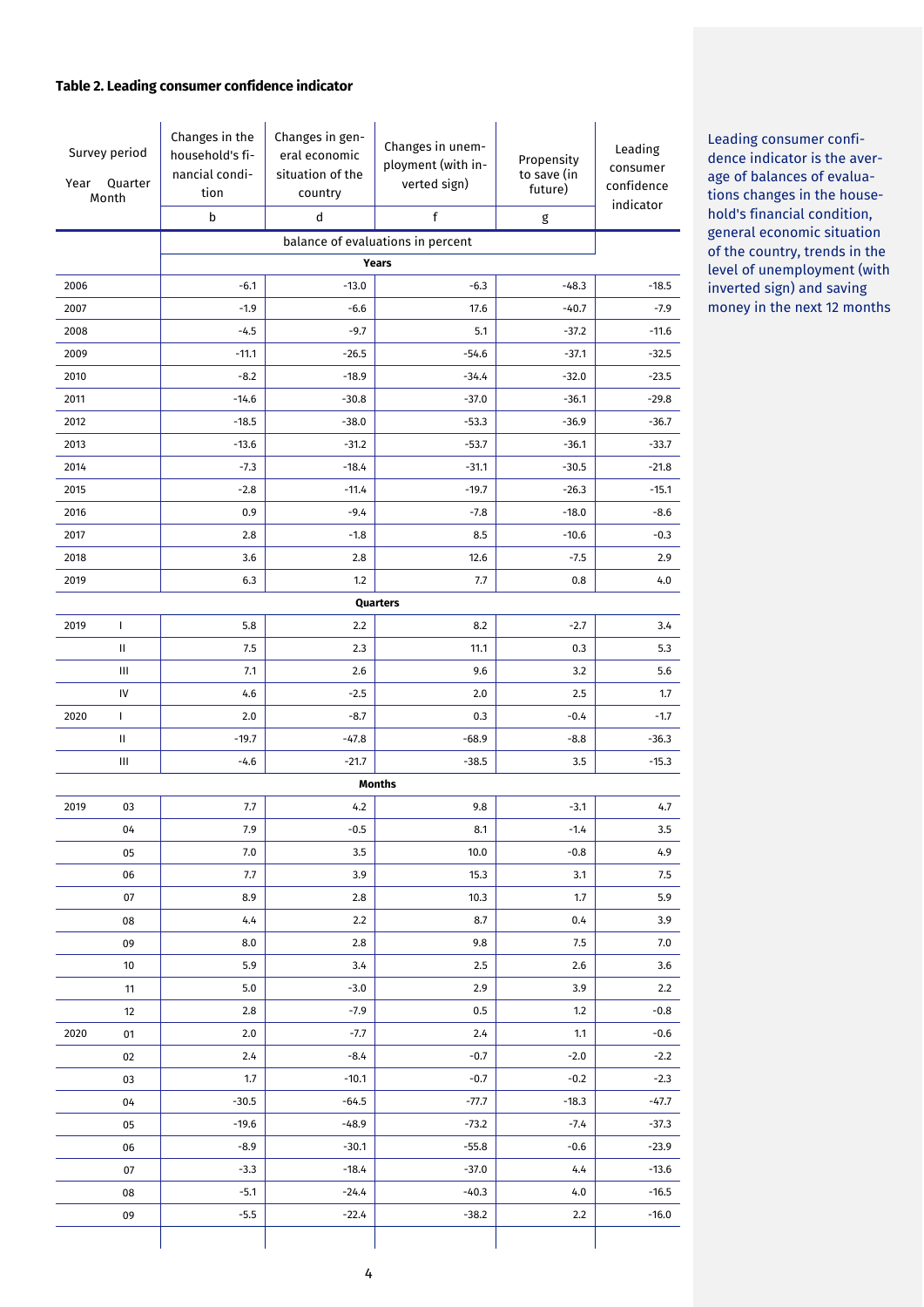

#### **Chart 3. Leading consumer confidence indicator and its component values by month in 2017–2020**

**Chart 4. Leading consumer confidence indicator and its component values by years**



\*\* April, July, October

- Leading consumer confidence indicator
- Changes in the household's financial condition over the next 12 month
- Changes in general economic situation of the country over the next 12 months
- Changes in unemployment (with inverted sign)
- Propensity to save (in future)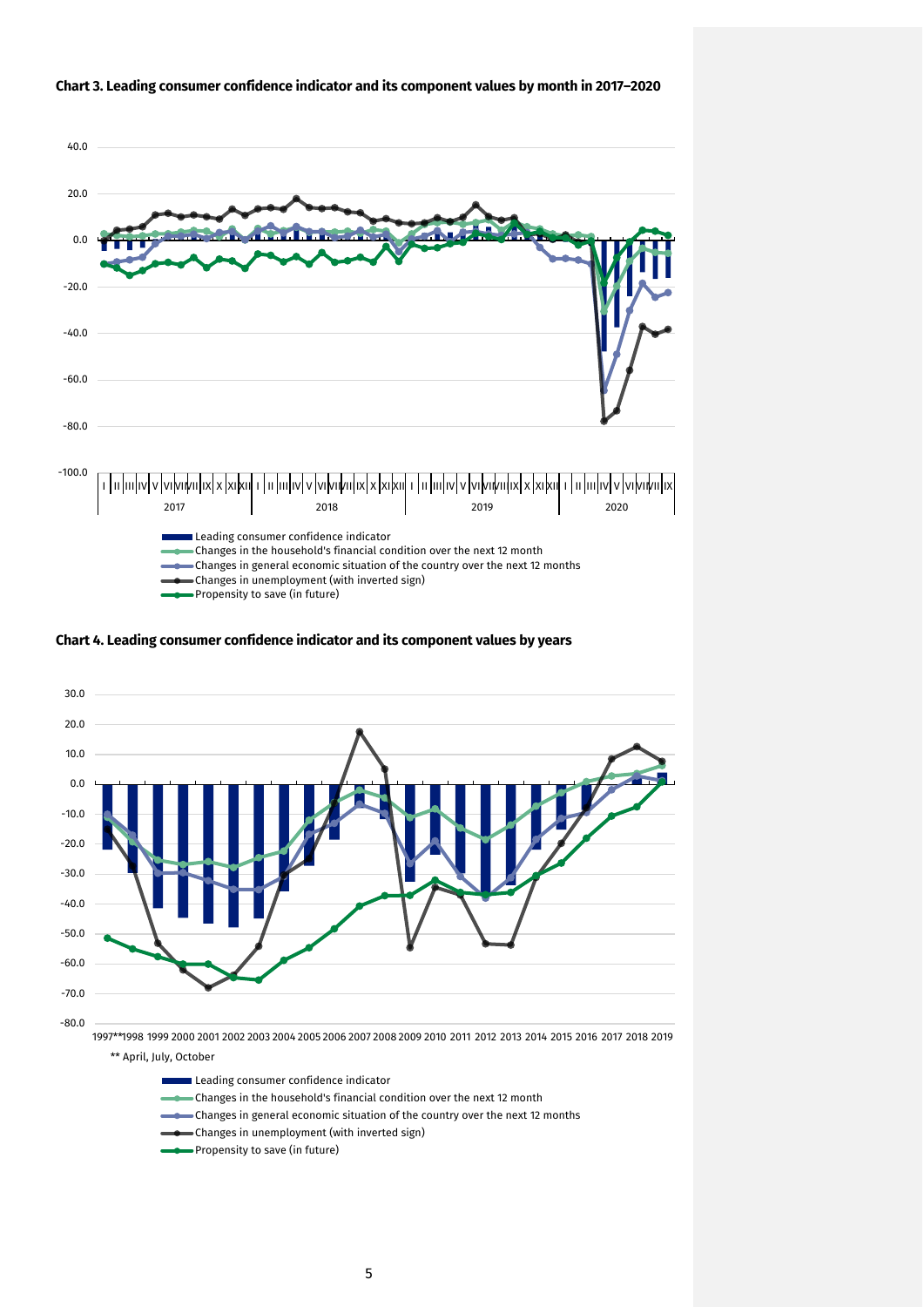## **Annex**

# **Additional questions in relation to the epidemiological situation (threat of COVID-19 coronavirus)**



respondents declared the impact of the epidemiological situation on responses regarding the consumer tendency (in August it was 83.8%)

**In September 2020, for 25.2% of respondents, the current epidemiological situation poses a big threat to the health of the population of Poland as a whole (decrease of 10.9 percentage points compared to the previous month).** 

## **Impact of the current epidemiological situation on responses to the consumer tendency**

From among respondents declaring the impact of the epidemiological situation on responses regarding the consumer tendency, 55.5% described it as moderate and 26.3% as significant. For 18.2% of respondents, the current situation had no impact on the answers.

#### **Chart 1. Impact of current epidemiological situation (COVID-19 coronavirus) on responses - response structure (%)**



**Fear of losing a job or stopping running your own business due to the current epidemiological situation**

Among the employed (60.9% of respondents), 4.4% of respondents have a definite fear of losing their job or stopping their own business. For the "possible" and "rather not" options, the response rate was 18.0% and 37.4%, respectively. The percentage of working people who do not have any concerns is 38.0%. A small number of working respondents (2.2%) had no opinion.

26.3% of respondents declared a significant impact of the epidemiological situation on responses regarding the consumer tendency

4.4% of respondents expressed a definite fear of losing their job or stopping their own business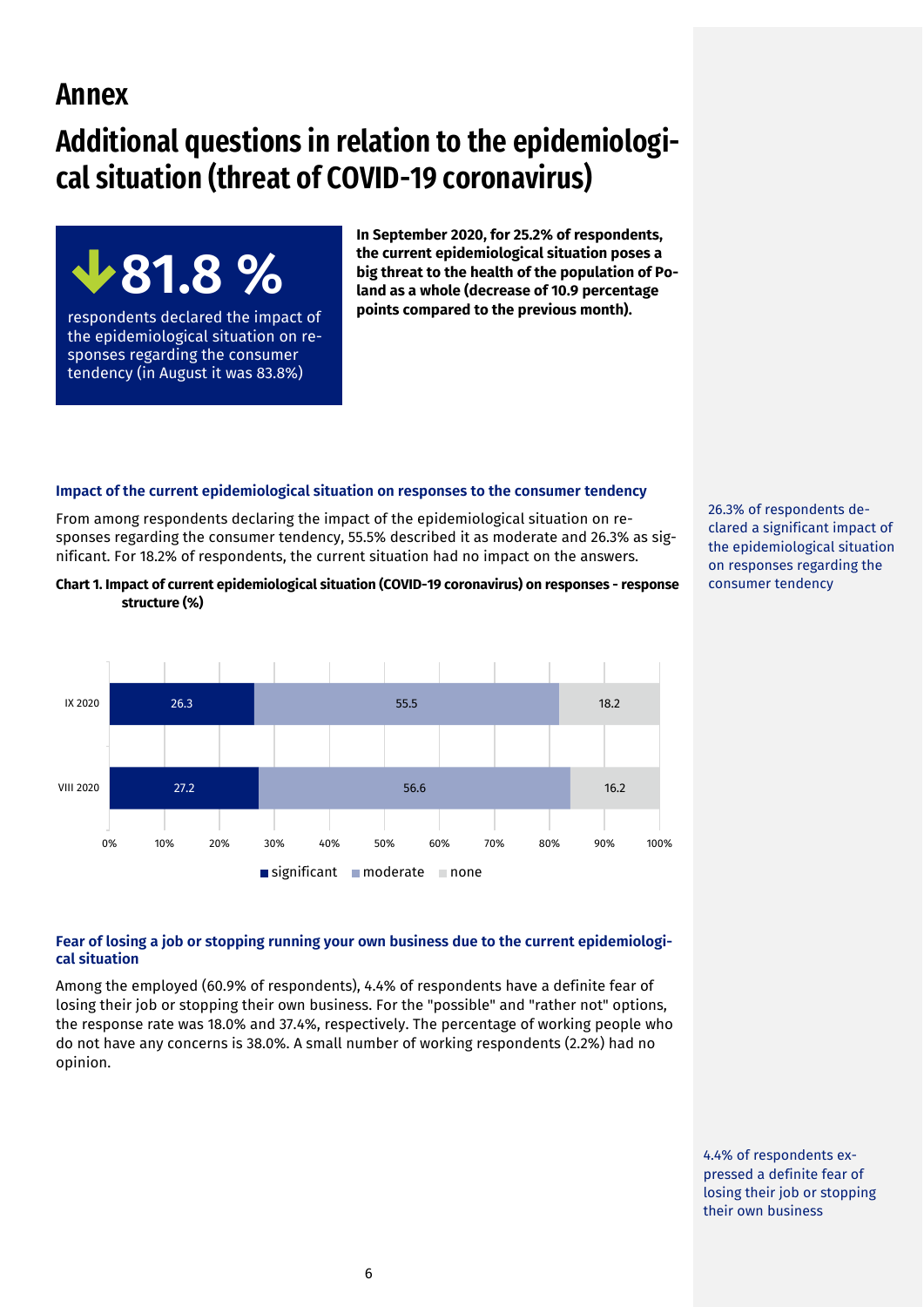

## **Chart 2. Fear of losing your job or stopping your own business due to the current epidemiological situation (COVID-19 coronavirus) - structure of responses for employees (%)**

## **What threat is the current epidemiological situation for the health of the population of Poland as a whole**

For 25.2% of respondents, the current epidemiological situation poses a big threat to the health of the population as a whole. The average threat is felt by 51.8% of respondents. A small threat is declared by 20.4%, while only 2.6% of respondents said there was no threat.





According to 25.2% of respondents, the current epidemiological situation poses a big threat to the health of the population as a whole

## **What threat is the current epidemiological situation for personal health**

For 21.5% of respondents, the current epidemiological situation is a big threat to their personal health. 48.2% of respondents feel an average threat. 25.5% declare a small threat, while 4.8% of respondents said no threat.

For 21.5% of respondents, the current epidemiological situation is a big threat to their personal health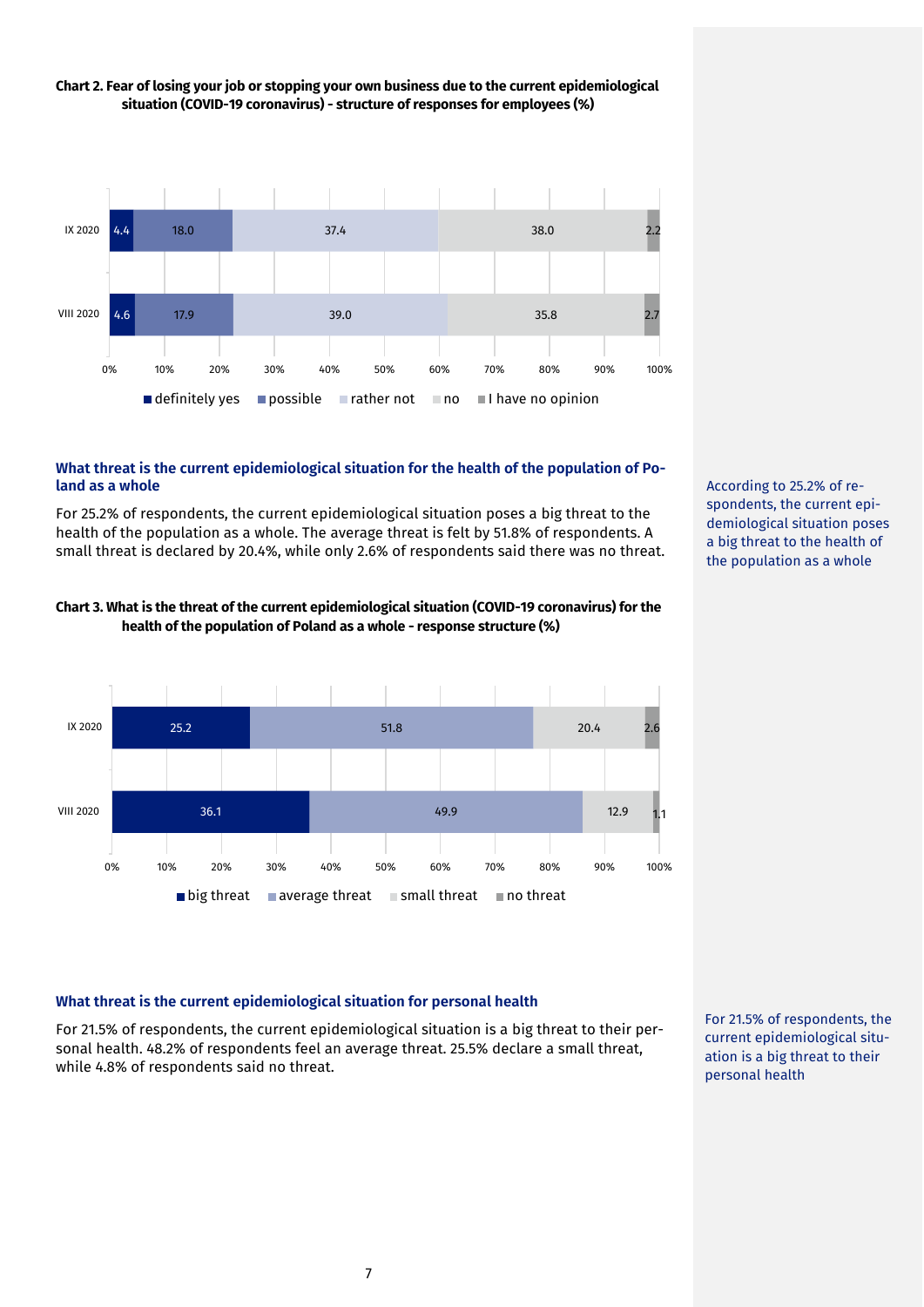

#### **Chart 4. What is the threat of the current epidemiological situation (COVID-19 coronavirus) for personal health - response structure (%)**

## **What threat is the current epidemiological situation for the economy in Poland**

According to 50.8% of respondents, the current epidemiological situation is a big threat to the economy in Poland. The average threat to the economy is felt by 42.2% of respondents. Only 6.0% declare a small threat, while barely 1.0% of respondents declare no threat.



## **Chart 5. What is the threat of the current epidemiological situation (COVID-19 coronavirus) for the economy in Poland - response structure (%)**



## **What threat is the current epidemiological situation for personal financial situation**

For 15.0% of respondents, the current epidemiological situation is a big threat to their personal financial situation. The average threat is felt by 40.1% of those who answered the questions about the consumer tendency. A small threat is declared by 29.3%, while no threat was stated by 15.6% of respondents.

For 15.0% of respondents, the current epidemiological situation is a big threat to their personal financial situation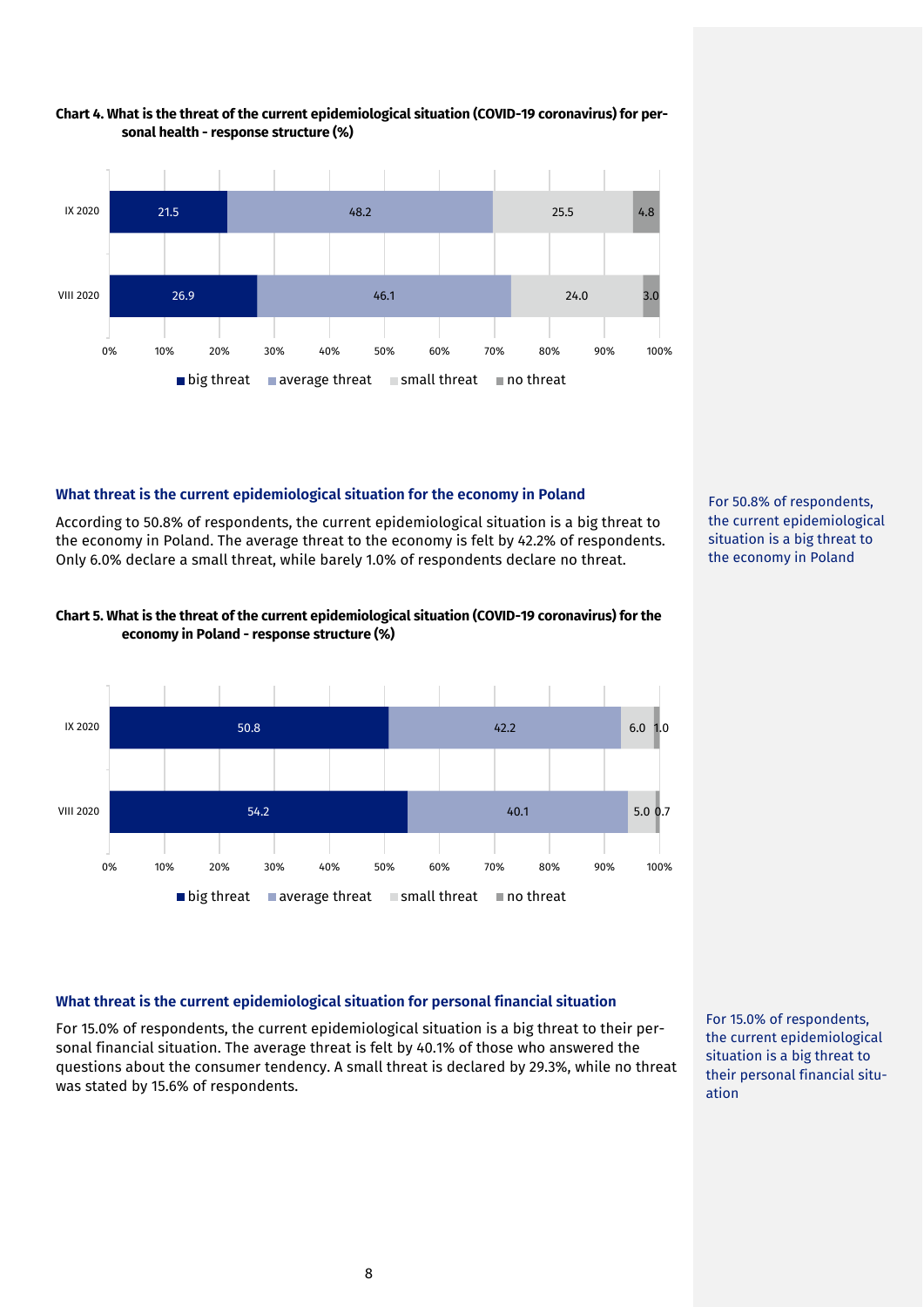

## **Chart 6. What is the threat of the current epidemiological situation (COVID-19 coronavirus) for your personal financial situation - structure of responses (%)**

#### **What threat is the current epidemiological situation for everyday life in the local community**

For 14.1% of respondents, the current epidemiological situation is a big threat to everyday life in the local community. The average threat is felt by 50.6% of those who answered the questions about the consumer tendency. 30.6% declare a small threat, while only 4.7% of respondents declare no threat.

## **Chart 7. What is the threat of the current epidemiological situation (COVID-19 coronavirus) for everyday life in your local community - response structure (%)**



For 14.1% of respondents, the current epidemiological situation is a big threat to everyday life in the local community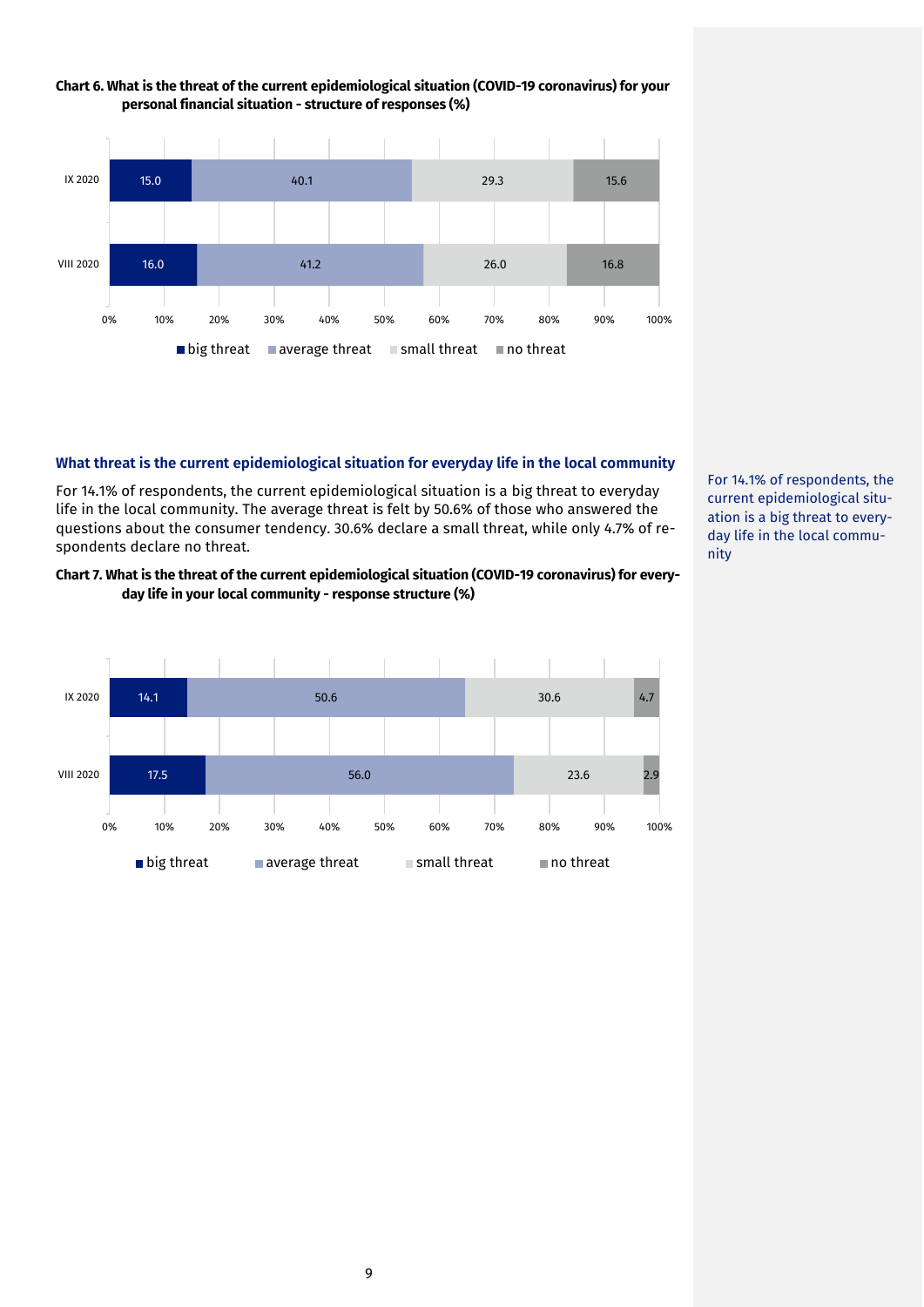## **Table 1. Additional questions (response rates) - epidemiological situation (COVID-19 coronavirus threat)**

| SPECIFICATION                                                                 |                                             | July | August | September |
|-------------------------------------------------------------------------------|---------------------------------------------|------|--------|-----------|
| What impact did the current epidemiologi-                                     | significant                                 | 28.5 | 27.2   | 26.3      |
| cal situation have on your responses                                          | moderate                                    | 56.1 | 56.6   | 55.5      |
| (COVID-19 coronavirus)?                                                       | none                                        | 15.4 | 16.2   | 18.2      |
| In connection with the current epidemiolog-                                   | definitely yes                              | 4.0  | 2.7    | 2.7       |
| ical situation (COVID-19 coronavirus), are                                    | possible                                    | 12.4 | 10.9   | 11.0      |
| you afraid of losing your job or stopping<br>your own business?               | rather not                                  | 19.4 | 23.7   | 22.7      |
|                                                                               | no                                          | 25.0 | 21.7   | 23.1      |
|                                                                               | I have no opinion                           | 1.0  | 1.6    | 1.4       |
|                                                                               | not applicable (for non-<br>working people) | 38.2 | 39.4   | 39.1      |
| What threat do you think is the current epi-                                  | big threat                                  | 27.9 | 36.1   | 25.2      |
| demiological situation (COVID-19 corona-                                      | average threat                              | 52.5 | 49.9   | 51.8      |
| virus) for the health of the population of Po-<br>land as a whole?            | small threat                                | 17.8 | 12.9   | 20.4      |
|                                                                               | no threat                                   | 1.8  | 1.1    | 2.6       |
| What threat do you think is the current epi-                                  | big threat                                  | 21.8 | 26.9   | 21.5      |
| demiological situation (COVID-19 corona-                                      | average threat                              | 47.8 | 46.1   | 48.2      |
| virus) for your personal health?                                              | small threat                                | 26.8 | 24.0   | 25.5      |
|                                                                               | no threat                                   | 3.6  | 3.0    | 4.8       |
| What threat do you think is the current epi-                                  | big threat                                  | 52.5 | 54.2   | 50.8      |
| demiological situation (COVID-19 corona-<br>virus) for the economy in Poland? | average threat                              | 39.8 | 40.1   | 42.2      |
|                                                                               | small threat                                | 7.0  | 5.0    | 6.0       |
|                                                                               | no threat                                   | 0.7  | 0.7    | 1.0       |
| What threat do you think is the current epi-                                  | big threat                                  | 14.7 | 16.0   | 15.0      |
| demiological situation (COVID-19 corona-                                      | average threat                              | 45.3 | 41.2   | 40.1      |
| virus) for your personal financial situation?                                 | small threat                                | 27.8 | 26.0   | 29.3      |
|                                                                               | no threat                                   | 12.2 | 16.8   | 15.6      |
| What threat do you think is the current epi-                                  | big threat                                  | 13.8 | 17.5   | 14.1      |
| demiological situation (COVID-19 corona-                                      | average threat                              | 51.8 | 56.0   | 50.6      |
| virus) for everyday life in your local commu-<br>nity?                        | small threat                                | 31.0 | 23.6   | 30.6      |
|                                                                               | no threat                                   | 3.4  | 2.9    | 4.7       |

In case of quoting Statistics Poland data, please provide information: "Source of data: Statistics Poland", and in case of publishing calculations made on data published by Statistics Poland, please include the following disclaimer: "Own study based on figures from Statistics Poland".